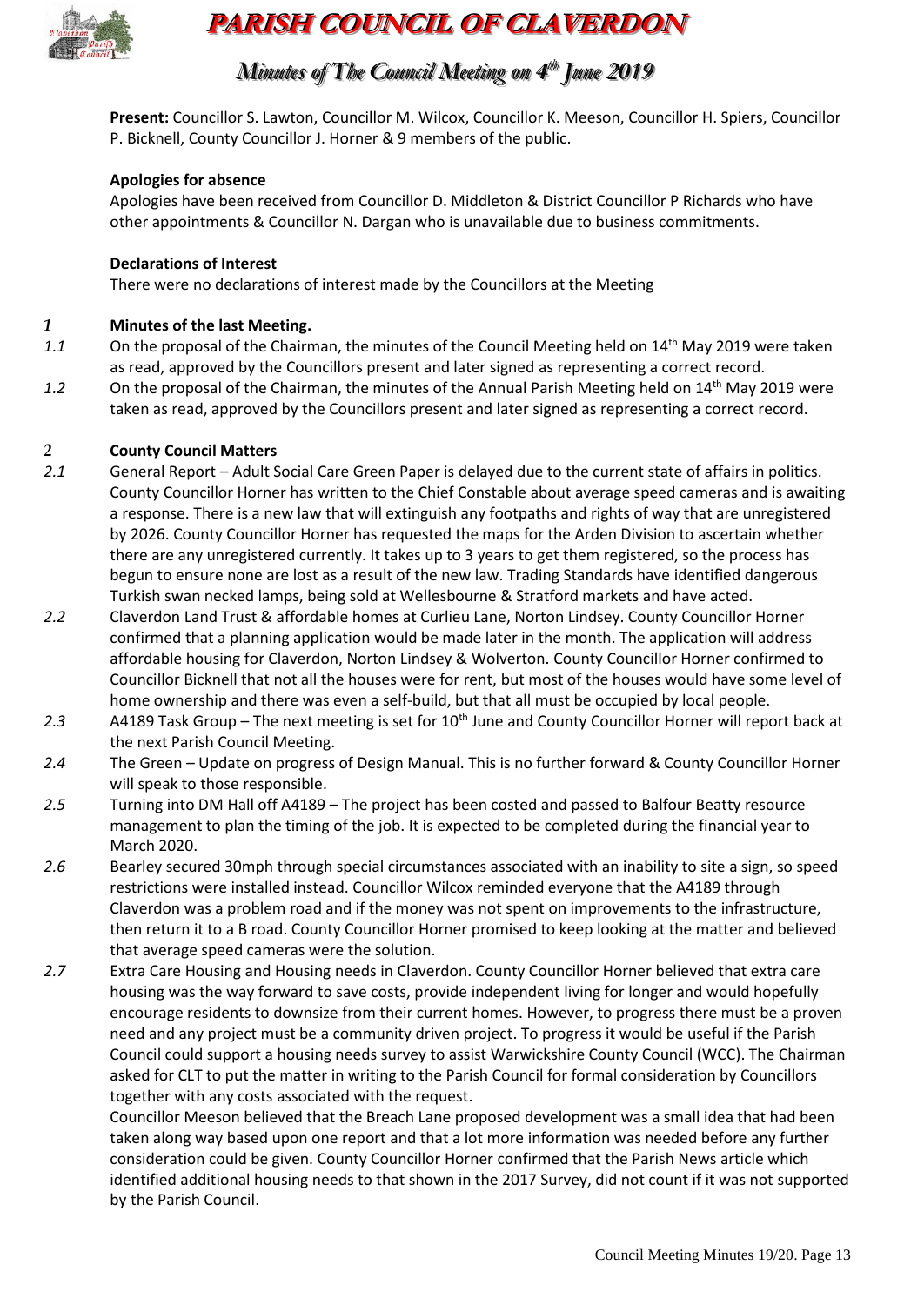2.8 The Chairman asked if there were any questions for County Councillor J. Horner, to which Councillor Bicknell asked for confirmation that the turning into DM Hall would happen. County Councillor Horner confirmed that the project was with the contractor, Balfour Beattie, but that e could not confirm any timings.

#### *3* **District Council Matters**

*3.1* General Report. District Councillor Richards was absent, and no report had been provided.

#### *4* **Public Input**

- *4.1* Steve Day raised the matter of the planning application 19/00931/VARY which involved disturbing the ground adjacent to his property and which is the same land that is the subject of a refused application and currently with Enforcement at SDC. Mr. Day wanted to know why no action had been taken following the Planning Committee refusal of the previous retrospective application, and why did this application not seek to also put back the levels in the paddock. Mr. Day has submitted an objection to the application and asked why the collector loops even need to go through the undisturbed land at all. It was all a major concern. The Chairman confirmed that the Parish Council had objected to the application. Richard Jackson of Jackson Developments advised that it will involve only a groove to be cut 1 metre deep and that it will not disturb the ground that is there now. The Chairman advised that he was not aware that it would not disturb the remaining spur of land, which was the last part of the original topsoil. However, the Parish Council still had not received the levels drawings previously promised, before any review could be undertaken. Richard Jackson said he would tell SDC to submit the levels plans in the morning. The Chairman advised that the Councillors can review the matter between Parish Council meetings. Councillor Meeson asked whether ground source heating was in the original plans. Richard Jackson advised that it was always the intention to install ground source and not air source.
- *4.2* The new residents at The Den on Breach Lane asked why they had not received a Welcome Pack and that that they had already suffered £8k of damage to glazing at their property. The Chairman advised that the matter had not been shown on recent Police Reports and therefore the Parish Council was unaware of the situation. Councillors were saddened to hear of the incident and recommended that he contact the person named in the Parish News about a Welcome pack as this was not provided by the Parish Council.

#### *5* **Planning.**

- *5.1* Update on previously considered applications.
- 5.1.1 Crown Farm, Henley Road. 19/01008/TREE. T1 T6 various tree works. SDC approved the application on 20 May 19
- 5.1.2 No2 The Green, Claverdon -19/00925/LBC & 19/00924/FUL. Single storey rear extension. Both applications were approved by SDC on 23<sup>rd</sup> May 2019.
- *5.2* Applications Responded to Inter-meeting None
- *5.3* Applications for Discussion at this meeting.
- 5.3.1 Sunnyside, Wolverton Fields, Norton Lindsey- 19/01032/VARY. Variation of condition no.2 of planning permission reference 16/04014/FUL dated 27 April 2017 to retain a garage to the rear of the plot and remove from the plans the previously approved car port. Original description of development: Demolition of garage and erection of new dwelling and carport. Claverdon have been notified as an adjoining parish. The Councillors, having reviewed the details of the application, and after due consideration recorded a response of No Representation.
- 5.3.2 New Barnmoor Cottage, Kington Lane 19/01397FUL. Complete re. -modelling of existing 2 storey dwelling. The plans were reviewed by Councillors who were unable to decide how the plans differed from the previous, withdrawn application, and requested the Clerk to seek confirmation of the increase in size and change in detail before deciding.

#### *5.4* Other Planning Issues

5.4.1 Field off Henley Road A4189 between Kington Lane & Glenhurst Farm. The Forestry Officer has carried out a site visit and is in the process of issuing the required paperwork to ensure replanting of the hedgerow takes place in the next planting season. The Clerk was tasked to seek further information about the type of planting and a timetable for replanting.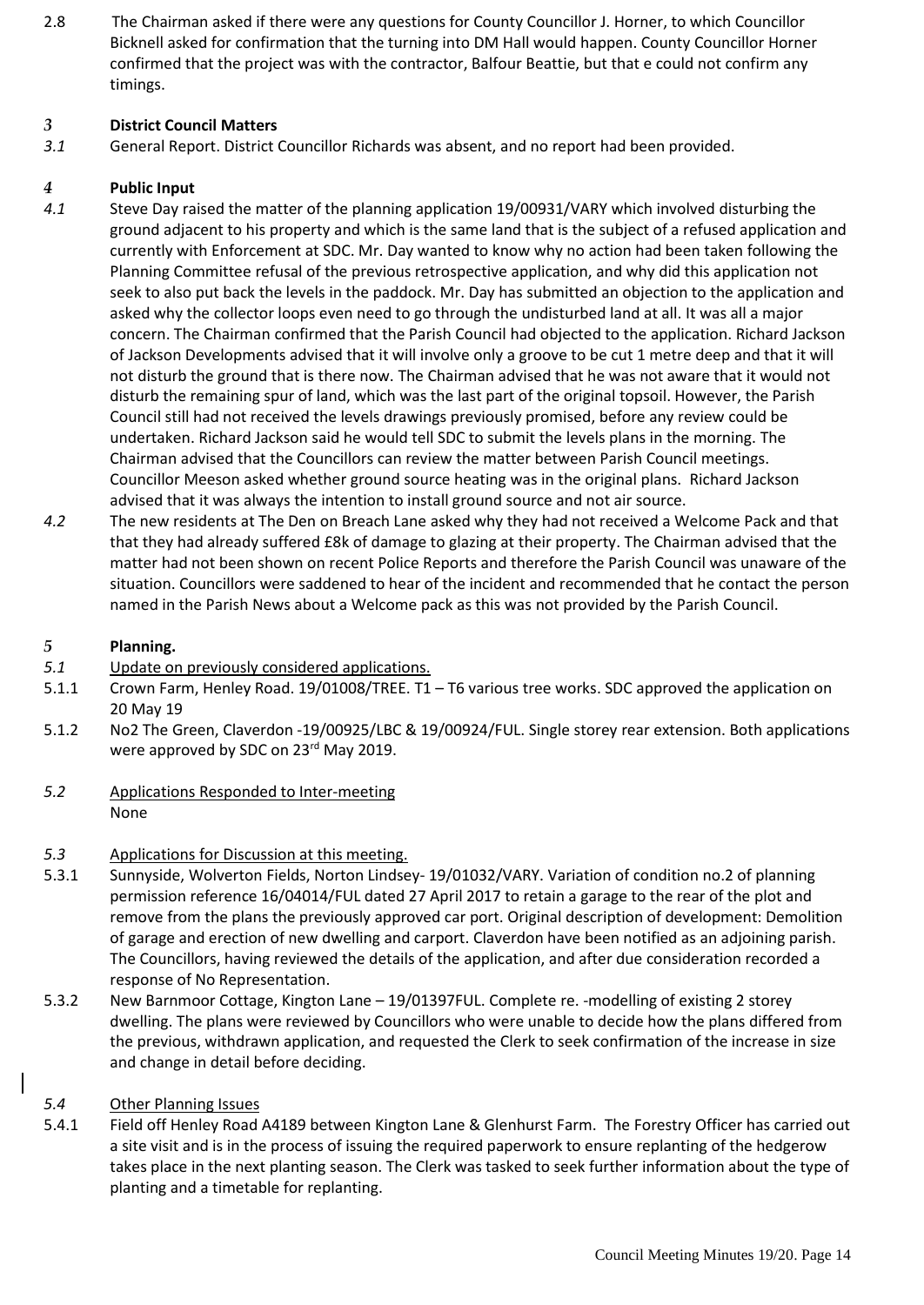- 5.4.2 Affordable Housing WRCC proposal for 18 homes on Breach Lane presented at 14<sup>th</sup> May 19 Parish Council Meeting. The Parish Council has no objection to the Public Consultation set for 20 June 19 at DM Hall.
- 5.4.3 Affordable Housing Claverdon Land Trust. The matter was covered in section 2.2 above by County Councillor Horner. Councillor Bicknell asked what Home Choice Plus meant. The Chairman advised that it was a District Council allocation. Councillors Meeson, Wilcox and Bicknell expressed their concern that the proposals made at the meetings held on 14th May represented a large increase in the number of houses in Claverdon. The Chairman advised that if a public consultation was undertaken, then the Parish Council would review the findings before making any decisions and SDC would not consider the matter until it has Parish Council support.

#### *6* **Neighbourhood Plan**

The Examiner issued his report on the Submission Version of the Neighbourhood Plan on 17<sup>th</sup> May 2019. The report recommends 17 adjustments to the policies which in the main, enhance the Neighbourhood Plan. The Examiner recommended to Stratford-on-Avon District Council that the Claverdon Neighbourhood Development Plan for the plan period up to 2031 should, subject to the modifications put forward, be submitted to referendum. The Chairman said that this would happen later this year.

#### *7* **Policing, CLASP & CASE**

- *7.1* Report from CASE. Councillor Spiers said she had not been given a report, but that CASE is consulting over a proposed questionnaire to be placed in the Parish News about the ANPR cameras.
	- *7.2* Councillors requested that either a monthly report be provided by CASE or the Meeting would welcome a member's attendance to update the Parish Council.

#### *8* **Recreation Field**

- *8.1* Councillors reviewed the Sport England documentation previously circulated to them, and after due consideration all approved the terms and content of the Acceptance Form, the Project Contacts Form and the Bank Details Form. The forms were later signed by the required signatories.
- *8.2* WALC Community Grant towards the play area An update is waited from WALC on the success of the application
- *8.3* The Chairman and Councillor Spiers volunteered to be the 2 Councillors to review the Play Area proposal and costs and to meet with the volunteer group headed by Emma Foulerton and provide an update at the next Parish Council meeting. The remaining Councillors thanked them for volunteering and approved their appointment as the Play Area Review Team. Councillor Wilcox highlighted a concern over the proposed grass surface matting and wondered whether the maintenance costs would be high and asked that their review looked at lower maintenance surfacing that provided the same safety. The Chairman agreed that a review of the surface would be undertaken.
- *8.4* Update on obtaining 3 quotes for the extension & refurbishment of the Pavilion along with timetable to submit to Sport England the Tender Report Form well before the Sport England deadline for commencement of work by before 25<sup>th</sup> July 19. Deferred to the next Meeting.
- *8.5* Update on quotes for the costs of asbestos removal from the pavilion. The Chairman advised that the potential start date for the removal of asbestos was the end of the month and that costs, yet to be approved would likely be in the region of £18k - £20k.
- *8.6* Councillor Wilcox reported that, in the absence of a response from the VAT Written Enquiries Unit, which takes a long time, other advice sought suggested that the Parish Council test whether input can be reclaimed on the project with an early reclaim. Councillors believed this unsatisfactory and that the cost of the project should be considered inclusive of VAT until a response is received from the Written Enquiries Unit. The Clerk advised that a quote was sought from the Internal Auditors to give professional advice on whether and how input vat can be recovered on the pavilion project.

#### *9* **Footpaths /Bridlepaths**

- *9.1* The Boys Club Field The Clerk has written twice to Ambition/UK Youth and once to their professional advisors, George F White since Claverdon Parish Council made their offer. A response is promised but still awaited. Councillors expressed disappointment as the field represents a lost asset to the community. The Clerk was requested to draft a letter on that basis.
- *9.2* Bridleway to the side of Gannaway Wood. Responsibility for the maintenance is being ascertained via the Rights of Way team at WCC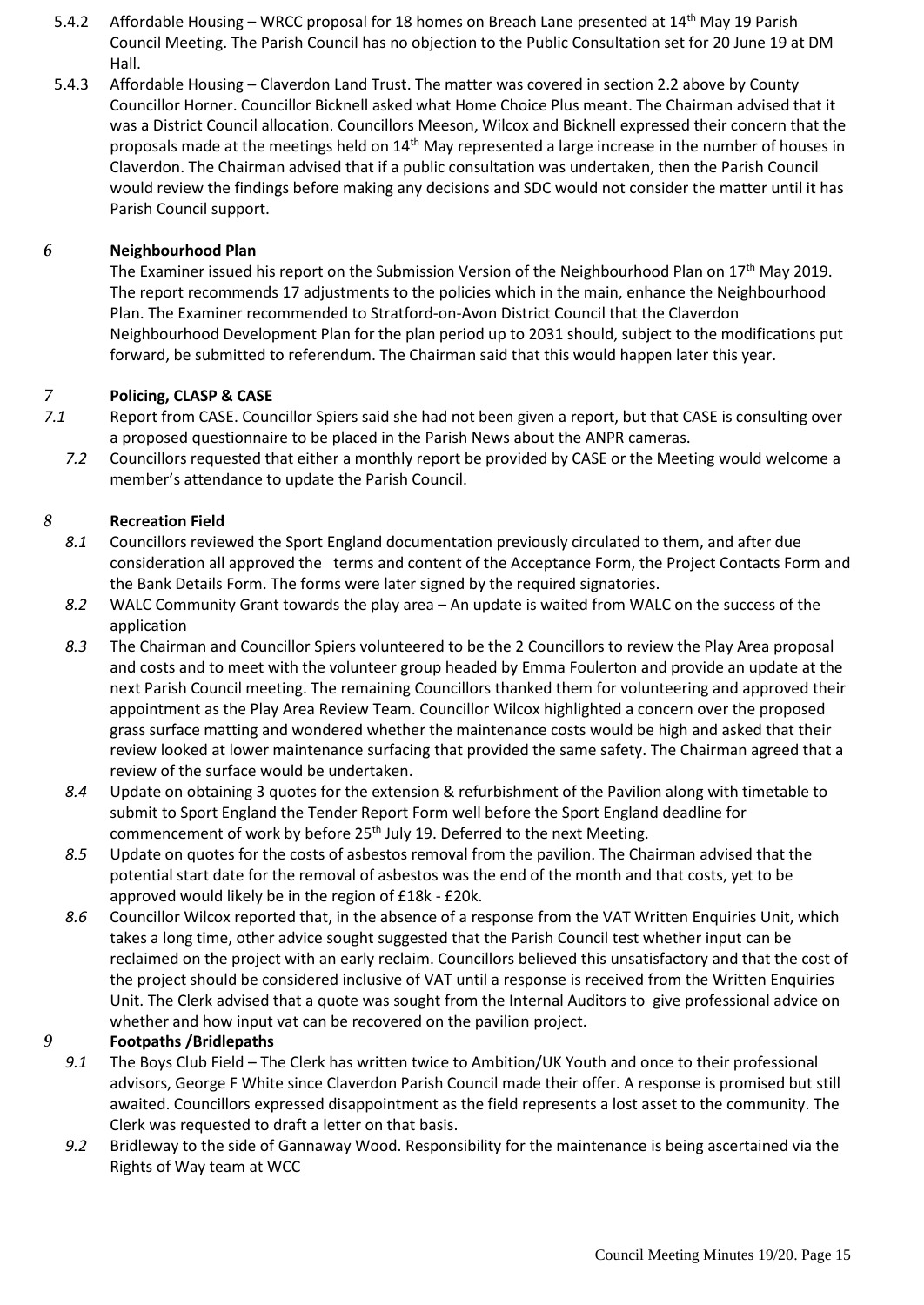#### *10* **Yarningale Common**

- *10.1* Update for discussion by Councillors on resolving the potholes on the access to the car park & The Homestead. Councillor Wilcox could not support sharing the Parish Council's legal advice with the occupants of The Homestead. The Chairman suggested that he and the Clerk draft a response for consideration by the Councillors.
- *10.2* Draft Biodiversity Management Plan for Yarningale Common. Following the meeting at site between the conservationists, the ecologists, Yarningale Common residents & the Parish Council on  $16<sup>th</sup>$  May in respect of the glow worm population, WCC have adopted the conservationists' recommendations in their draft plan. The draft plan will be sent to the Parish Council shortly.

#### *11* **Dorothea Mitchell Hall**

*11.1* The new notice board has been delivered and installation adjacent to the pathway to the Community Shop is being arranged. The old notice board at the entrance to DM Hall will be removed when the new board is in situ.

#### *12* **General Other matters including any arising from Earlier Meetings and not already covered.**

*12.1* Claverdon K6 Telephone Kiosk. S171 Application form requires completion to secure the license to remove the kiosk. A meeting will be arranged with Peter Morgan & David Hunt to review the form and the work to be undertaken. The Councillors will decide on the best outcome for the Kiosk once all the costs are known.

## *12.2* **Any Other Business –**

12.2.1 Councillor Wilcox asked about the goal posts left behind the pavilion. The Clerk will address as part of the discussion on mowing as they are preventing that area being mowed adequately and it all looks untidy.

#### *13* **Post Received**

## **Meeting 04 June 2019 - Correspondence**

## **13.01 Letter from David Dalby - Democratic Services Manager - SDC**

Invitation to contribute towards the review of the Polling Districts and Polling Places. Representations to be submitted by 28th June 19.

#### **13.02 Alcester Police North SNT. Latest Weekly Report. 19th May 2019**

Burglary Residential. Ossetts Hole Lane, Yarningale Common. Secure garage broken into and several items stolen including a Mountfield Lawnmower, 2 rattan chairs and a table. Between 5pm and 6pm Tuesday  $14<sup>th</sup>$  May.

#### **13.03 Alcester Police North SNT. Latest Weekly Report. 26th May 2019**

Suspicious Circumstances. Langley Road, Claverdon. Man going door to door selling items from a bag. Caller concerned that they did not have the correct licence etc. Between 10am and 2pm Thursday  $23^{\text{rd}}$  May.

## **13.04 WCC Planning Strategy Dept Notification of consultation previously omitted from**

Policy MCS 10 – Underground Coal Gasification Warwickshire Minerals Plan 2018 which had been missed from a previous consultation by WCC

## **13.05 WRCC - Public Consultation - 20th June 2019.**

WRCC have provided a notice to the Parish Council of the intended Public Consultation on 20th June in respect of the proposed development of homes for local people off Breach Lane. The event will be at DM Hall from 3pm. The occupancy of the homes will be restricted to local people by way of a S106 Planning Agreement.

#### *14* **Finance**

#### *14.1* After consideration by Councillors & upon the proposal of the Chairman, payments due as listed below, together with the account projection to the end of June 19, were approved by all Councillors present.

| Date      | Item                                                   |              | Current<br>Account |               | Deposit         | Total       |
|-----------|--------------------------------------------------------|--------------|--------------------|---------------|-----------------|-------------|
|           |                                                        | Cheque<br>No | <b>Deposits</b>    | <b>Debits</b> | <b>Accounts</b> |             |
| 31 May 19 | <b>Projected Balance</b>                               |              | £47,553.10         |               | £35,626.43      | £83,179.53  |
|           | <b>Payments for Approval</b>                           |              |                    |               |                 |             |
| 4 Jun 19  | New Notice Board to be located near the Community Shop | 2274         |                    | £1,641.60     |                 | (E1,641.60) |

Council Meeting Minutes 19/20. Page 16